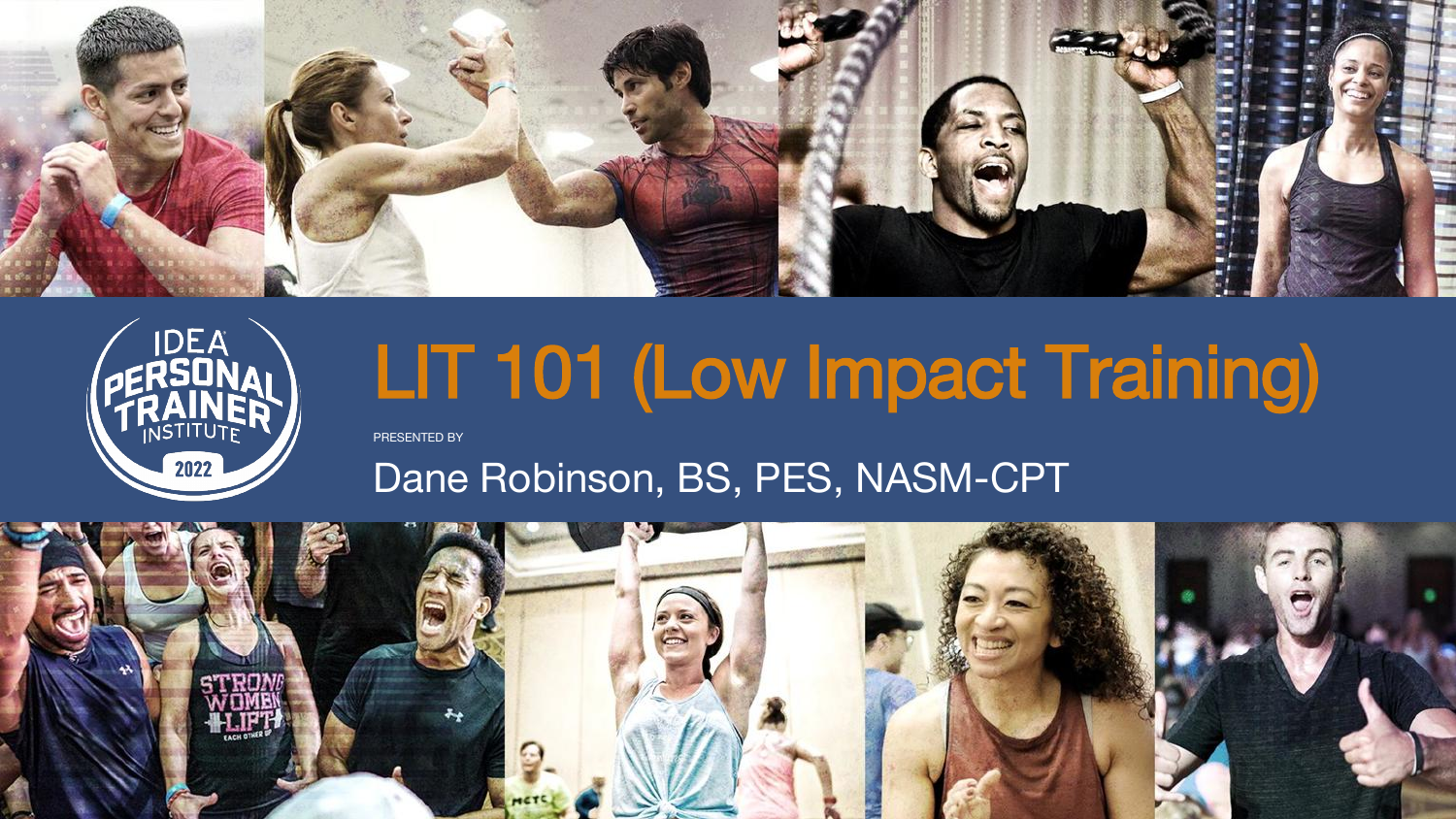

#### Hey I'm Dane!

#### LOW IMPACT TRAINING 101

**12 Years & Counting in the fitness industry From Mopping Floors to Regional Management overseeing over 8 clubs and over 50** 

- **BA-Marketing (Univ. at Buffalo) & NASM CPT/PES Collegiate & Professional Football Player (AFL)**
	-
	- **coaches**
	- **TV Coach w/ Daily Burn, Total Gym, and QVC**
- **Creator of the Fit Pro Gameplan Career System & Clubhouse**

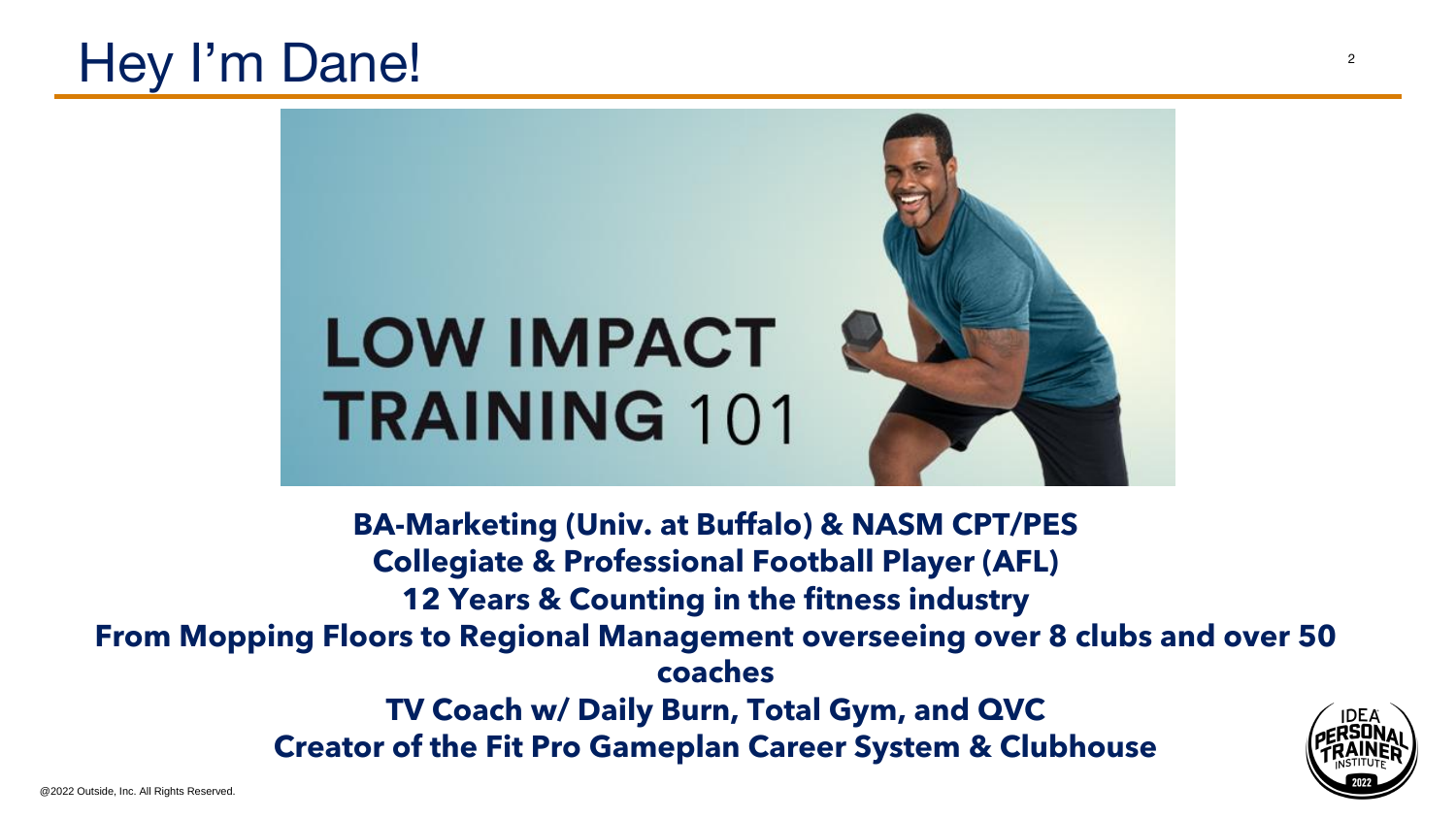#### $\blacksquare$ T 101  $\blacksquare$

#### What's Ahead For Us: ➢What is LIT? ➢Foundations of LIT ➢Assessing the Need and Problems ➢Advantages ➢LIT Hacks ➢*THE WORKOUT* ➢Wrap Up!

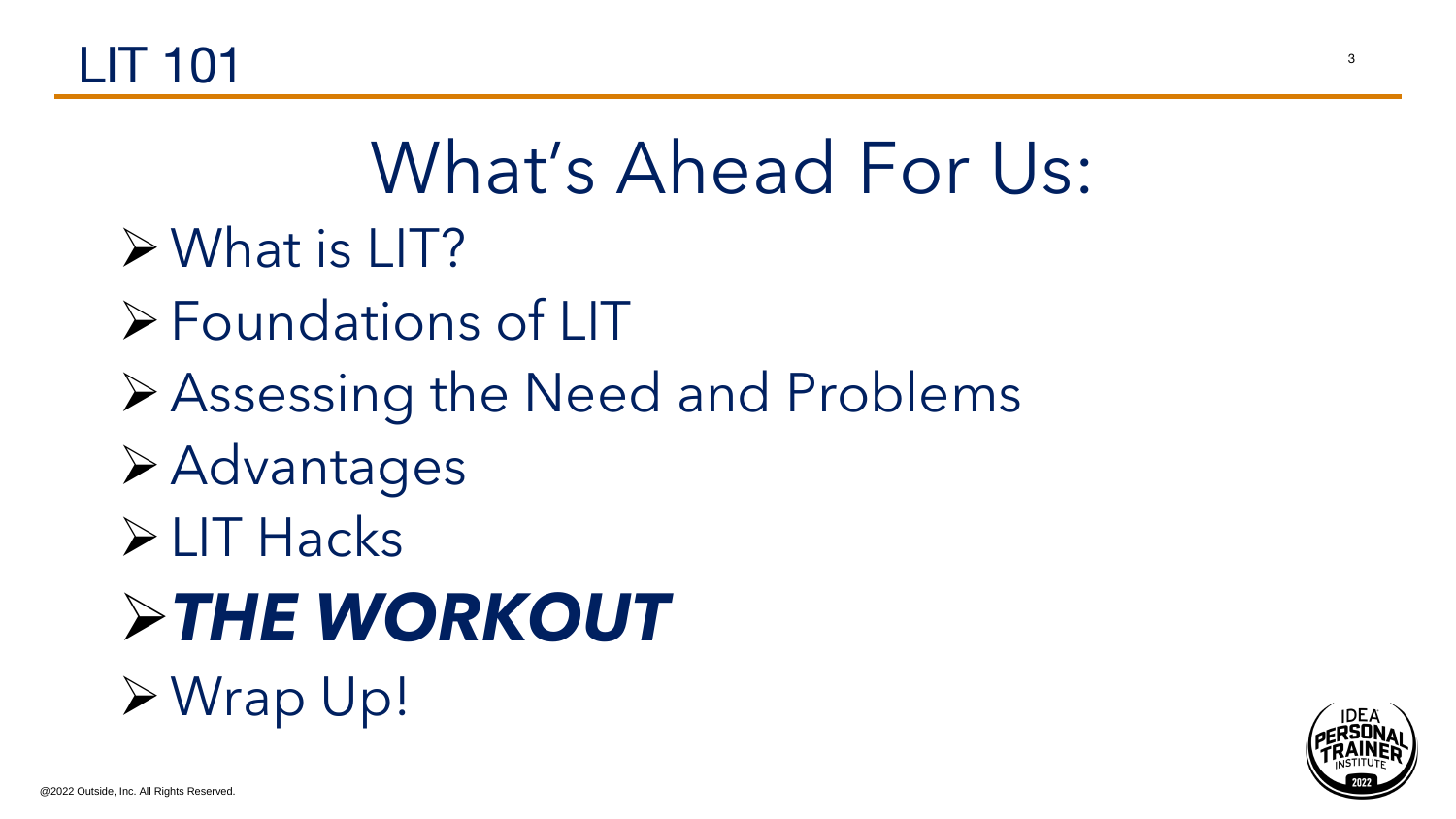

#### **Joint & Tendon Friendly Power & Force Opportunities Still Exist Does NOT = Low Intensity**

@2022 Outside, Inc. All Rights Reserved.

## **What is LIT?**

*Method of programming that eliminates plyometric and ballistic movements without sacrificing intensity.*

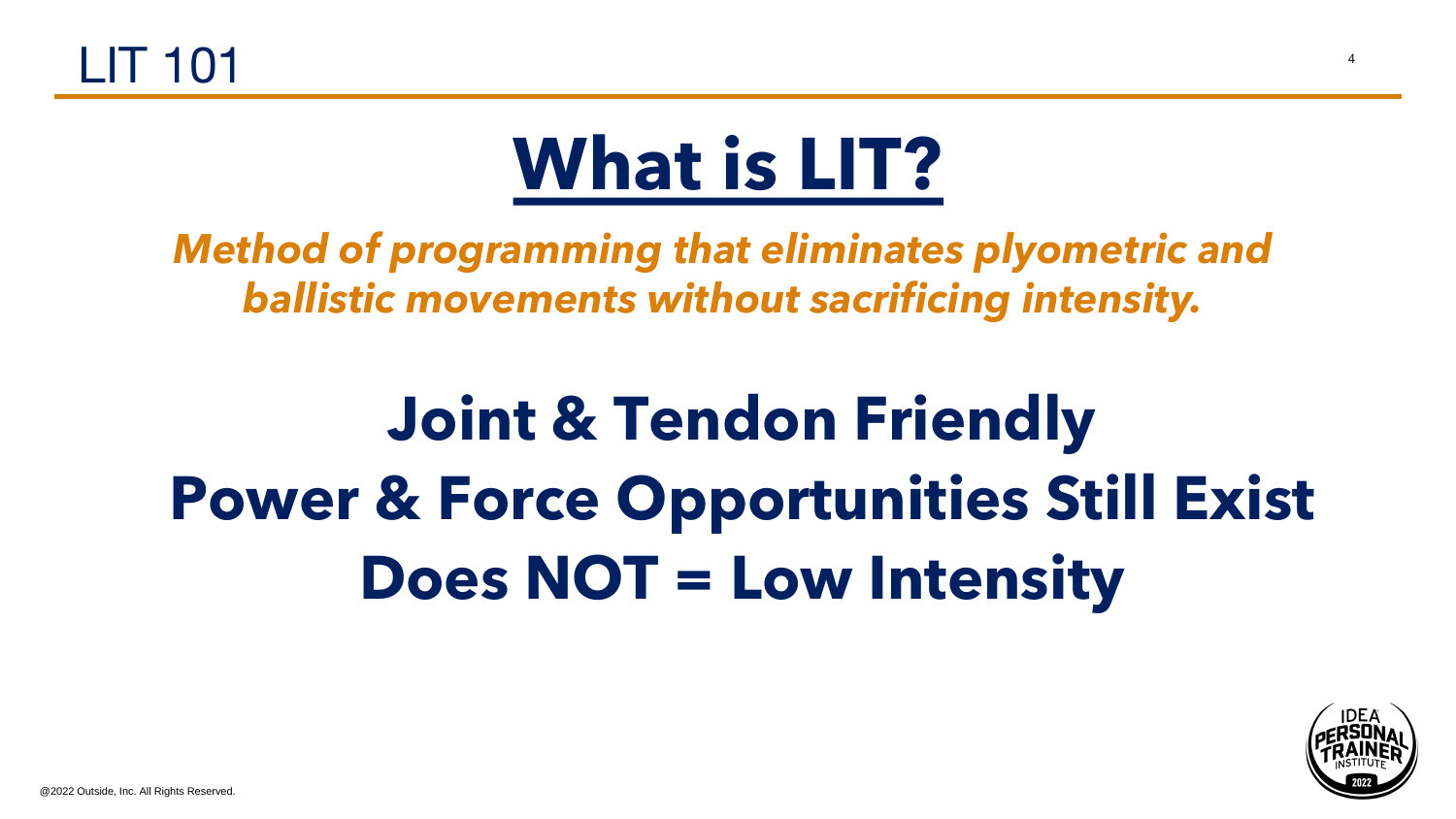@2022 Outside, Inc. All Rights Reserved.





#### **All Movements Are Grounded w/ at least One Foot**

#### **Easy Ability to Control ROM**

## **Discourages Sudden Joint Compression**

## **Foundations of LIT**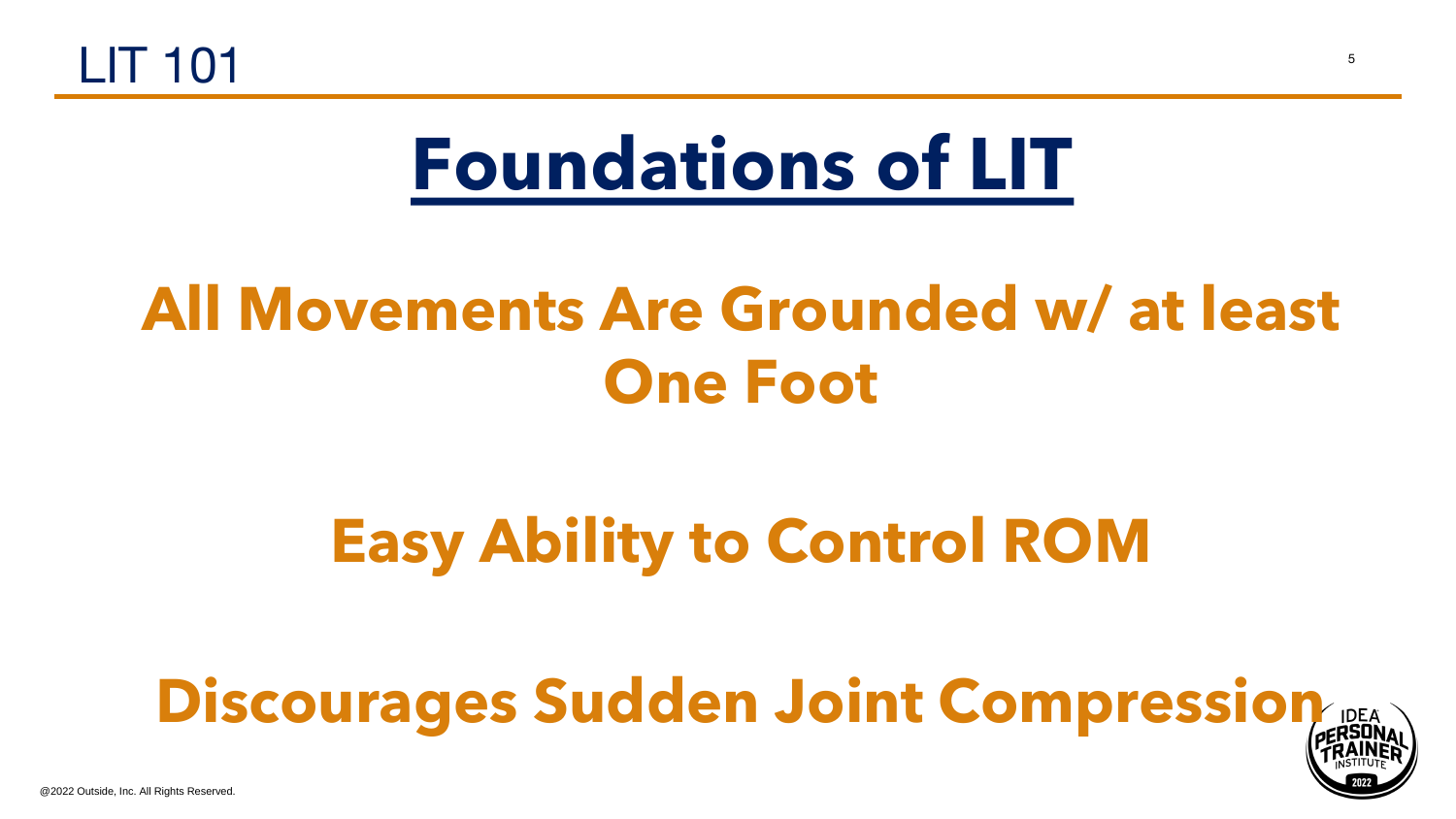

#### **Assessing the Needs & Problems**

Clients just starting: **Safety & Strategy**

@2022 Outside, Inc. All Rights Reserved.

#### Coming back from injury: **Managing Expectations**

#### Aging Clients: **Practical Purpose**

#### Capable Clients: **Intensity w/ Integrity**

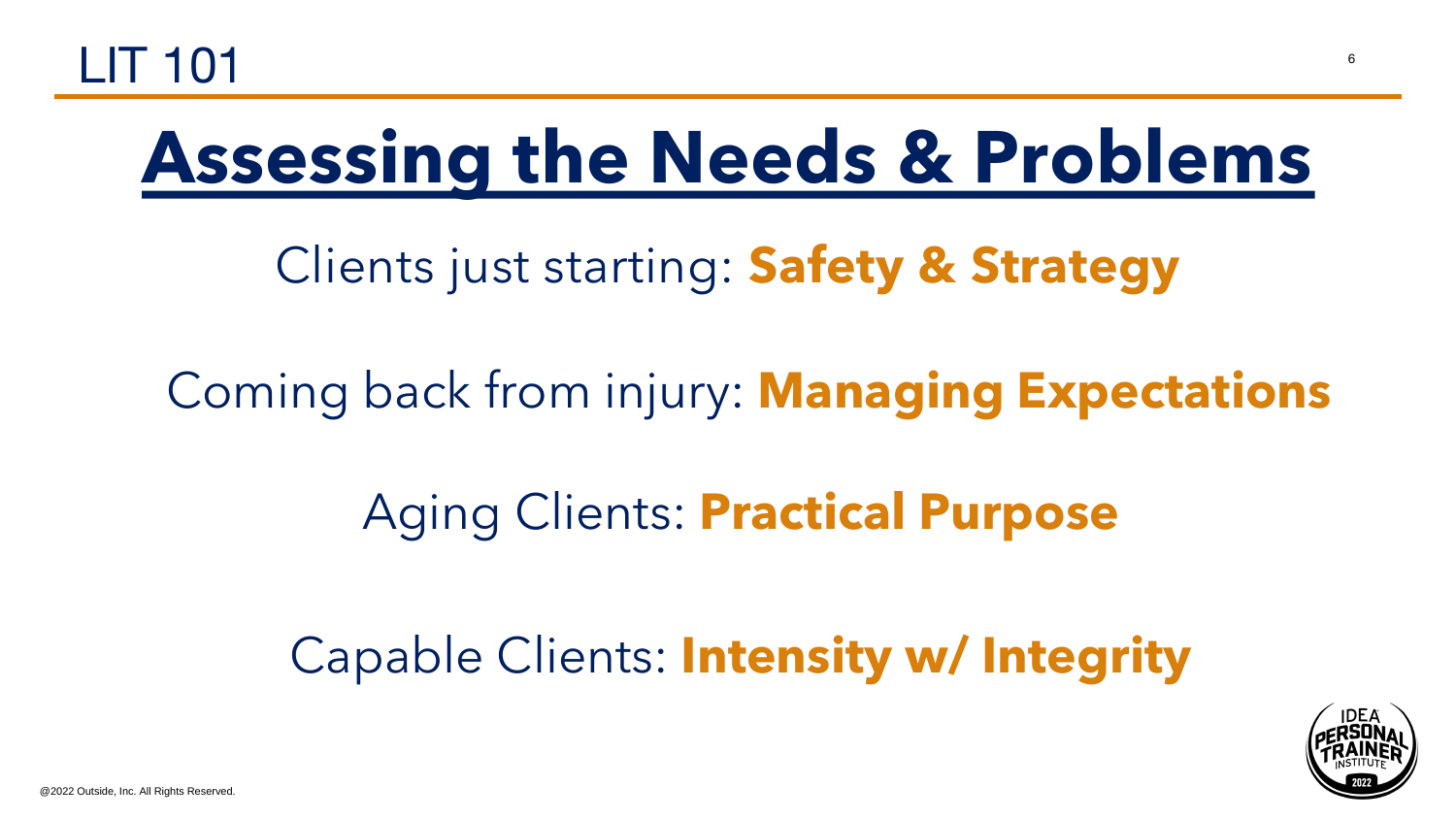



## **Advantages of LIT**

- Clients just starting: **Confidence & ability for progression**
	- Coming back from injury: **Safe & pain free exponential intensity of work**
		- Aging Clients: **Assures & Educates**





Capable Clients: **Satisfaction from loaded, grounded, and impactful movements w/o imposing unrealistic IDEA**<br>RSON **demands**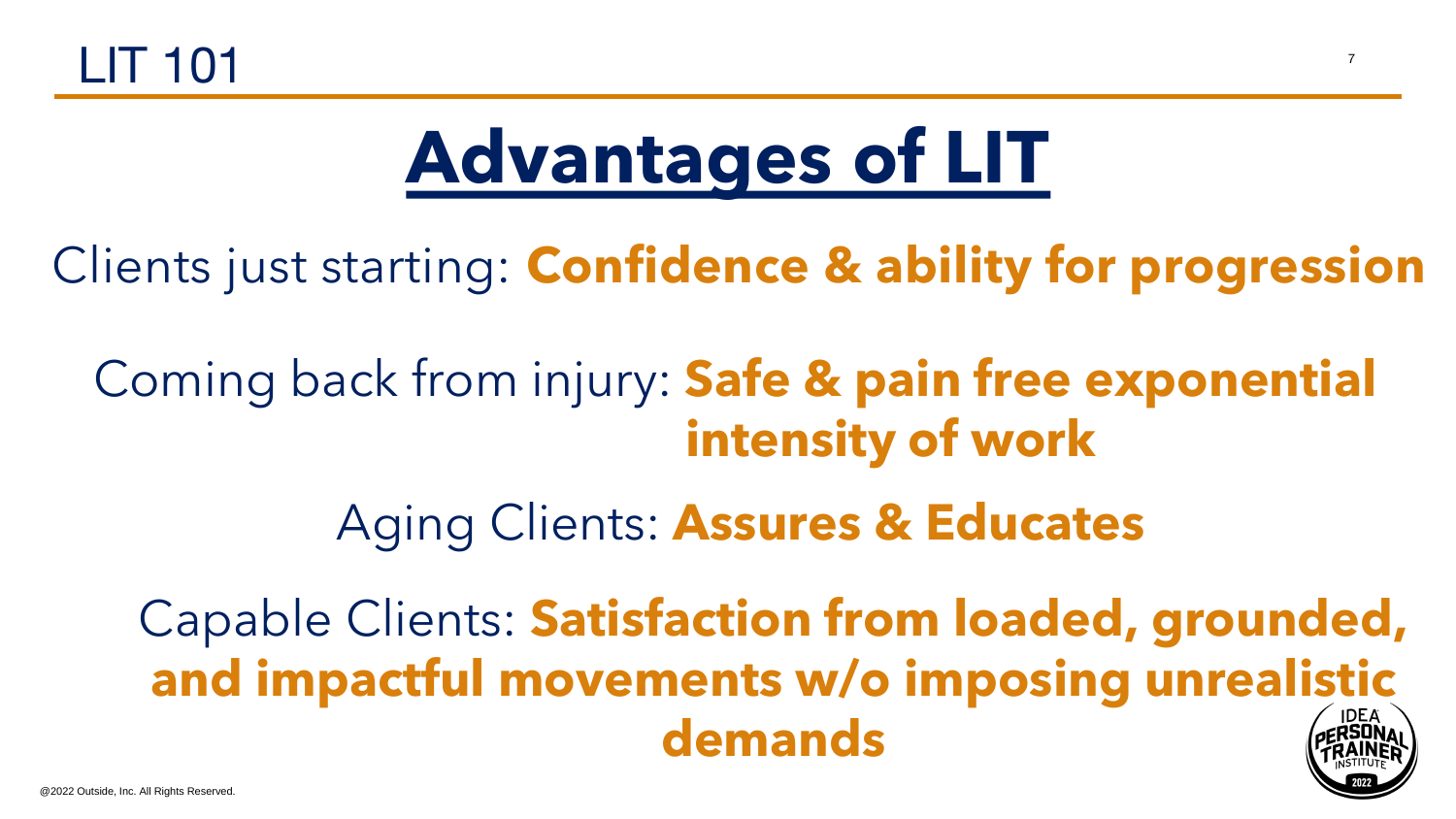



#### **LIT Hacks**





Tempo & Speed Create Intensity: **Boxing, Rowing, Cycling**

Continuing to Program Power/Force: **Velocity Intervals**

Hypertrophic Focuses: **Strong, Steady, & Sweaty!**

Mobility + LIT: **Weaving in opportunities to lengthen & rotate**

Changing Levels & Using PHA: **Keeps HR Elevated**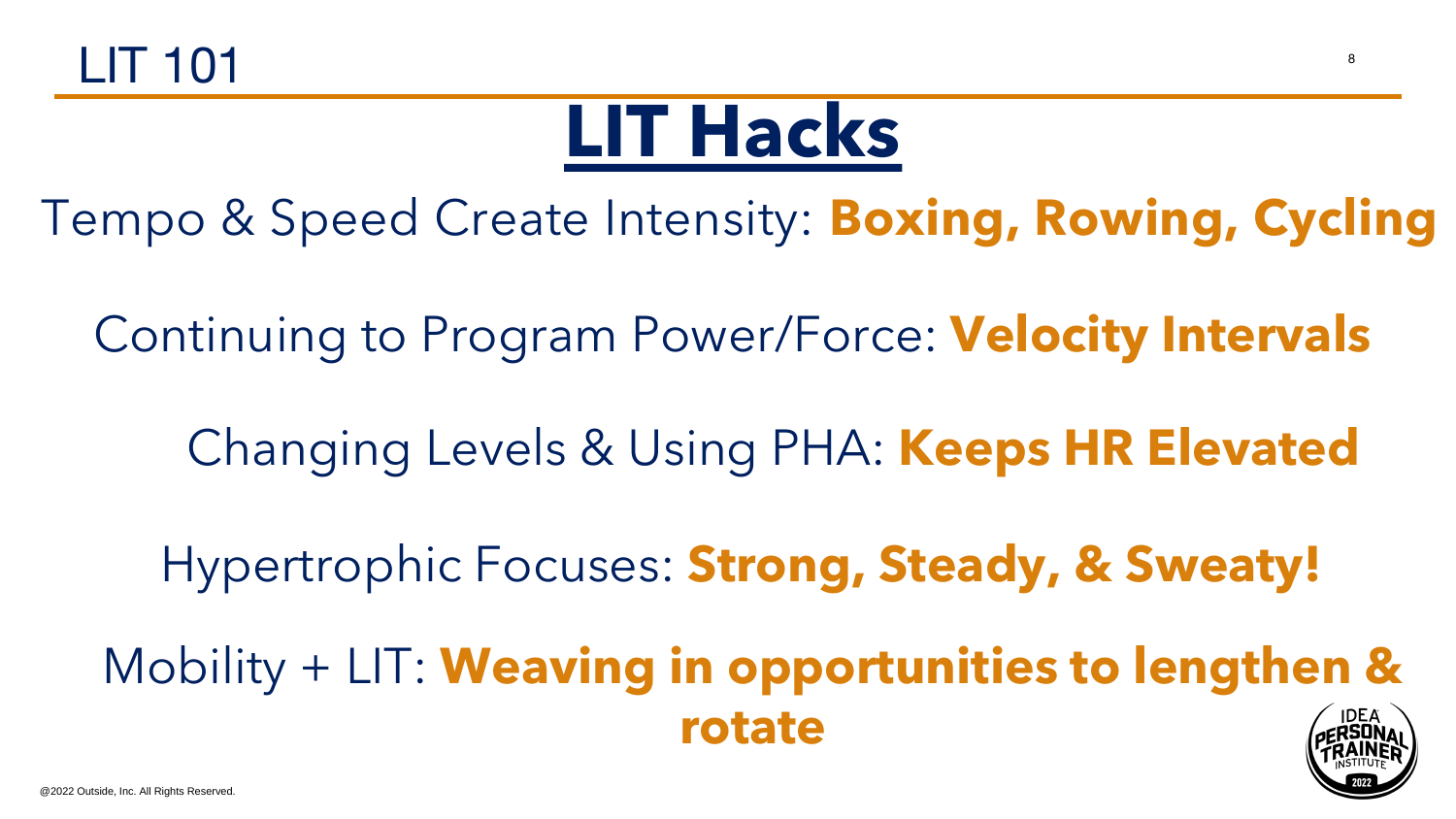

#### **Standing T-Spine Rotations Heel Toe Stretch Lunge Series Standing Alt. Woodchops Duck Unders Quick Feet**

@2022 Outside, Inc. All Rights Reserved.



*The Warm-Up*

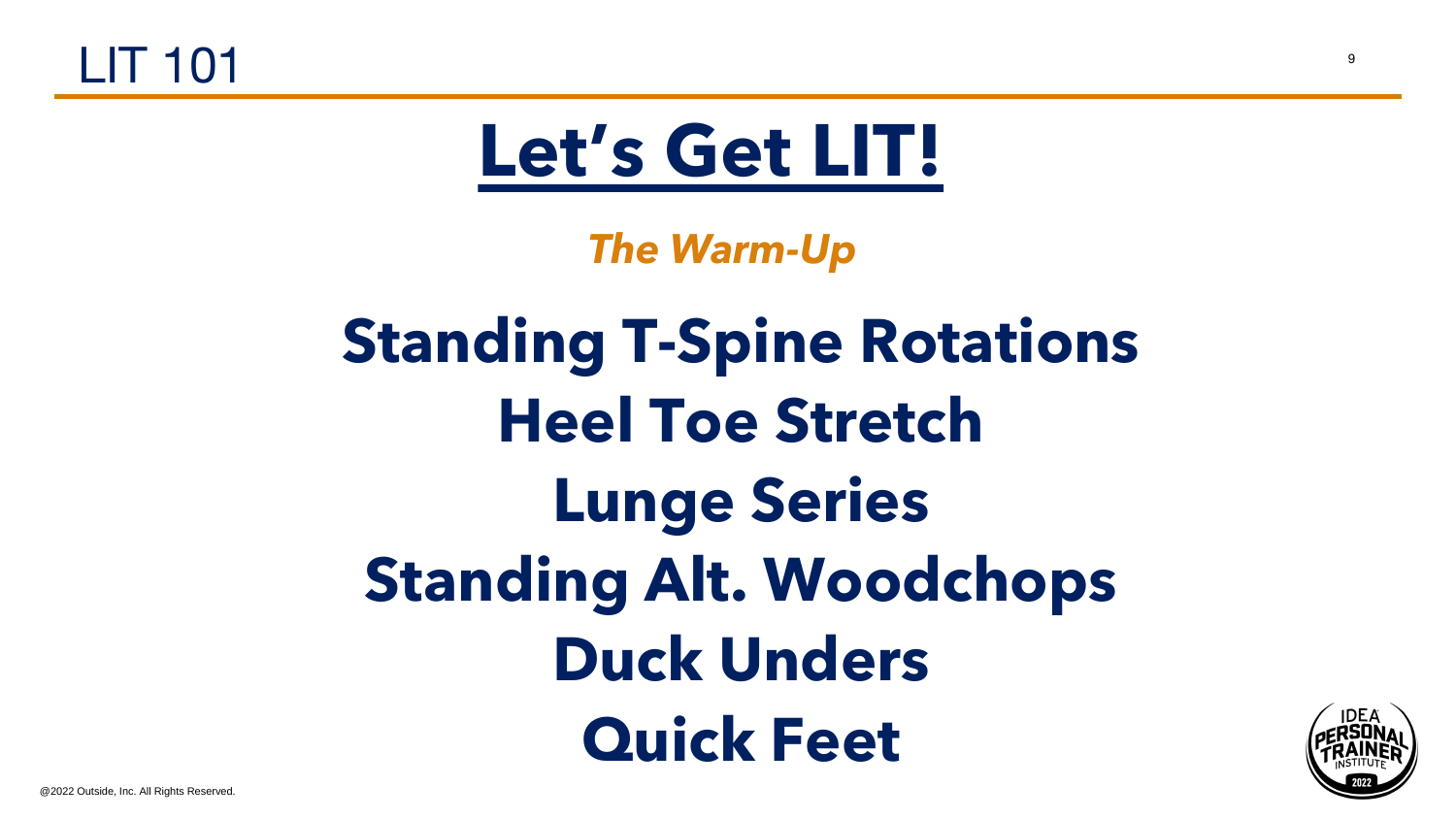

**DB Frankensteins Alt. Curtsy Lunge to Row Diagonal OH Press Plank DB Push/Pull Alt. SL V-Up to Bridge**

@2022 Outside, Inc. All Rights Reserved.



*Strength*

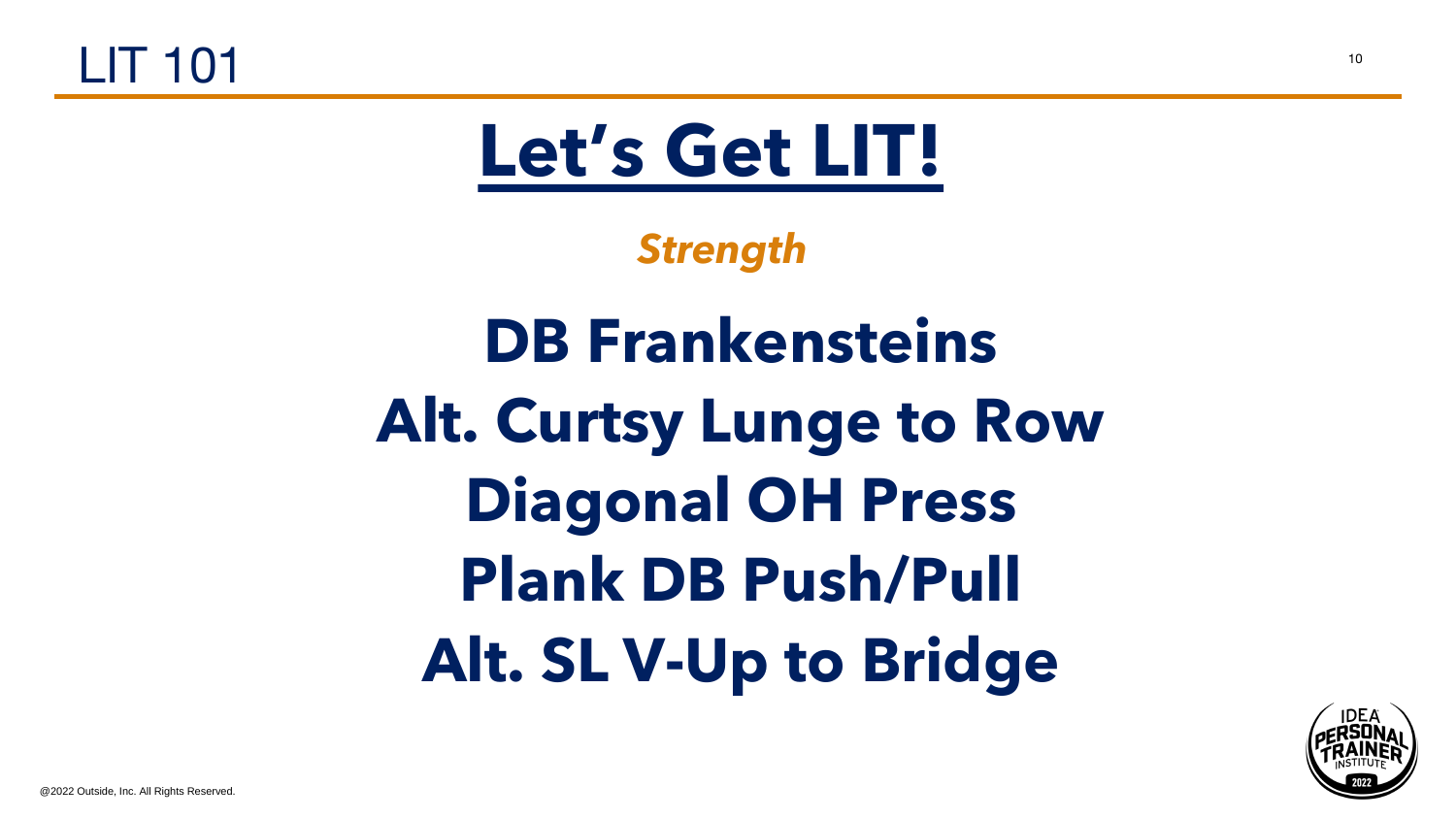



- 
- **Push-Up to 3 Legged Down Dog (R)**
	- **Supine Alt. Straight Leg Raises**
- **Push-Up to 3 Legged Down Dog (L)**
- **OH Squat to Side Bend Crunch (L)**
- **Lateral Lunge to Standing Twist Crunch (R)**
- *HIIT*
- *30/15*
- **Lateral Lunge to Standing Twist Crunch (R) OH Squat to Side Bend Crunch (R)**



**Let's Get LIT!**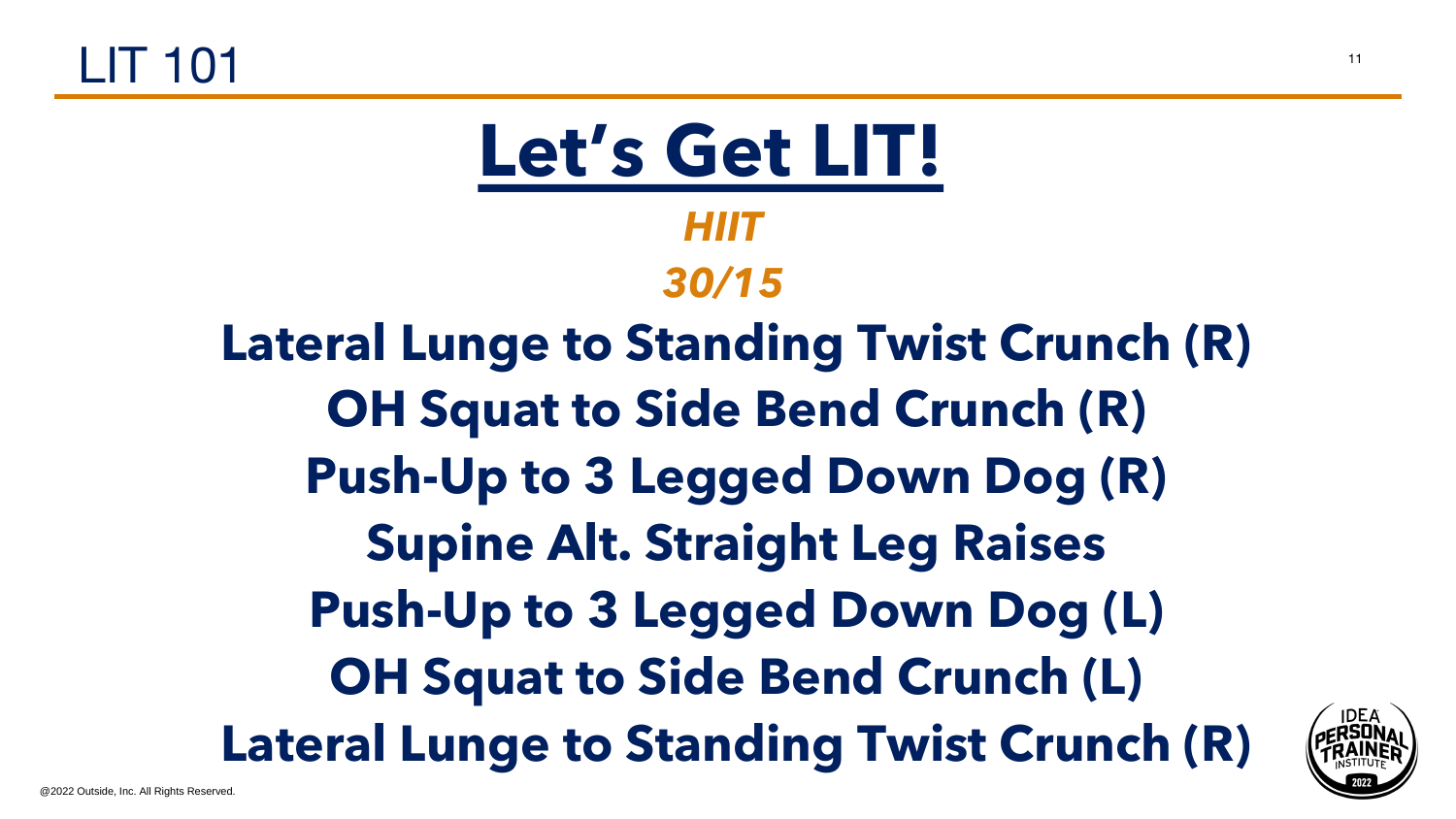



# **"Jump Shot" Rotations (L): 30s**

@2022 Outside, Inc. All Rights Reserved.

- *2 Minute Drill*
- **Side Shuffle to Breakdancer: 30s**
	- **"Jump Shot" Rotations (R): 30s**
- **Side Shuffle to Breakdancer: 30s**



#### **Let's Get LIT?**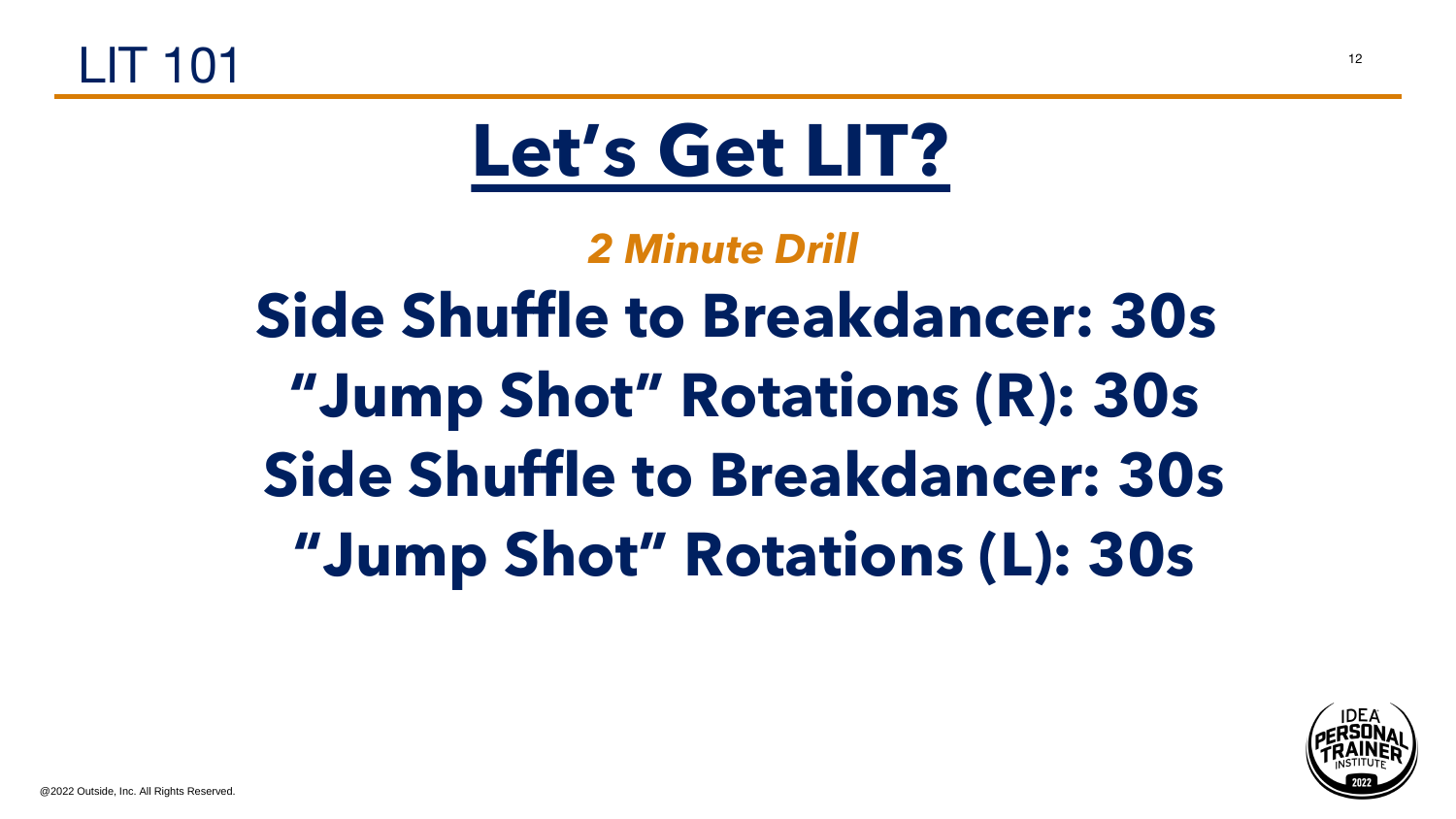LIT in Action:



#### $LIT 101$

➢As an intro workout or as an active recovery day ➢Creation as a new group class format ➢Semi-private quick allocation ➢Virtual fitness cuing pivots ➢*Foundation building for youth athletes*